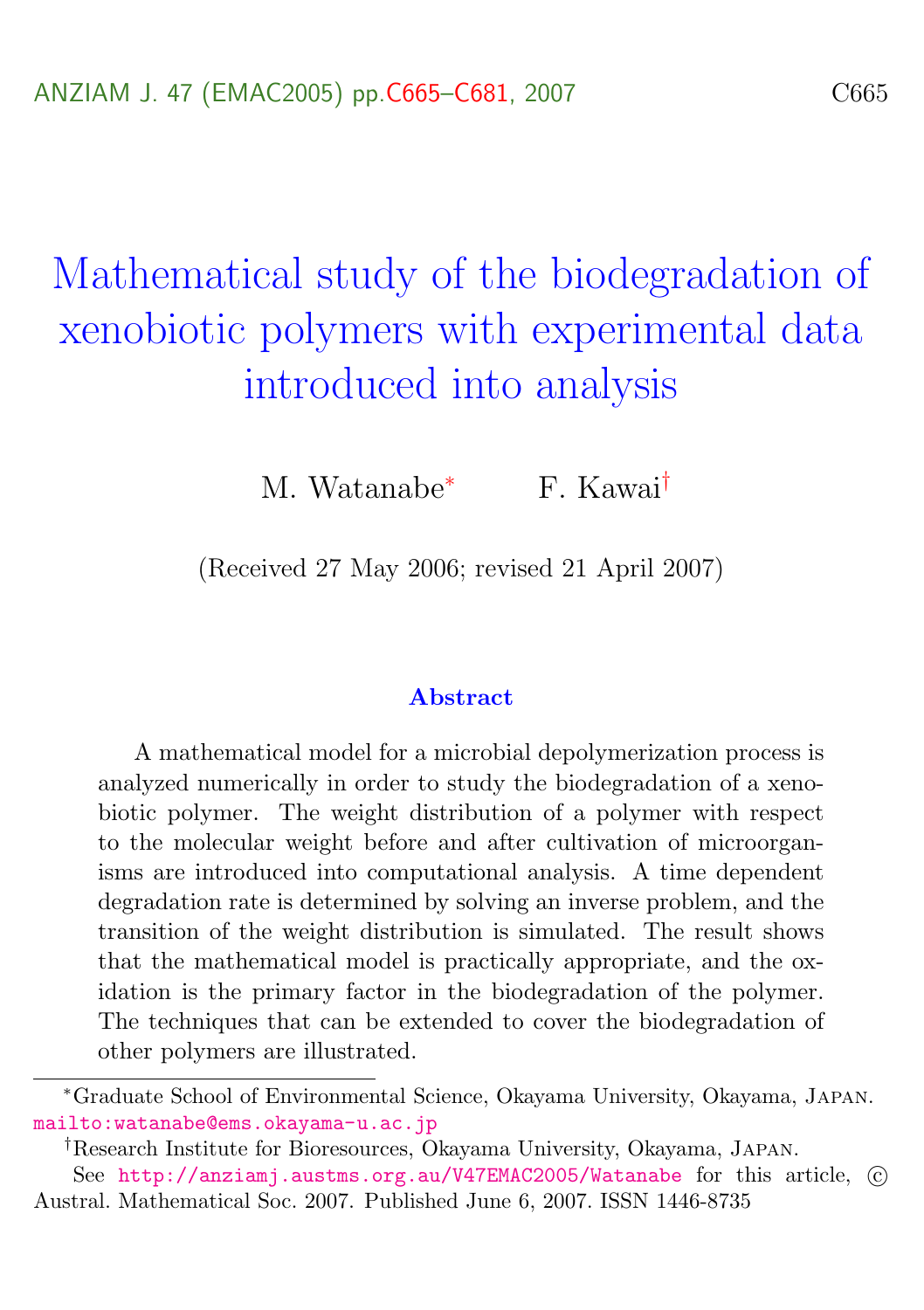### Contents C666

### **Contents**

|                   | 1 Introduction                                                                        | C666 |
|-------------------|---------------------------------------------------------------------------------------|------|
|                   | 2 Incorporation of microbial population growth in exogenous<br>depolymerization model | C669 |
|                   | 3 Computational analysis of the inverse problem                                       | C671 |
|                   | 4 Simulation of PEG biodegradation                                                    | C674 |
|                   | 5 Discussion                                                                          | C679 |
| <b>References</b> |                                                                                       | 2679 |

### <span id="page-1-0"></span>1 Introduction

Biodegradation is a practical asset against undesirable accumulation of xenobiotic polymers, and it is an essential factor in environmental protection. Microbial depolymerization processes are generally categorized into either one of two types: exogenous type or endogenous type. In an exogenous depolymerization process, monomer units are split from their terminals stepwise. Examples include the  $\beta$ -oxidation of polyethylene (PE) and the oxidation of polyethylene glycol (peg). One finds two primary factors in the microbial depolymerization processes of pe: the gradual weight loss of large molecules due to the  $\beta$ -oxidation; and the direct consumption or absorption of small molecules by cells. On the other hand, one characteristic of endogenous depolymerization processes is the rapid breakdown of large molecules due to internal cleavages to produce small molecules. Examples include the enzymatic degradation of polyvinyl alcohol (pva). Mathematical models for those depolymerization processes have been proposed, and studies based on these models conducted. Results of numerical simulations are well in accordance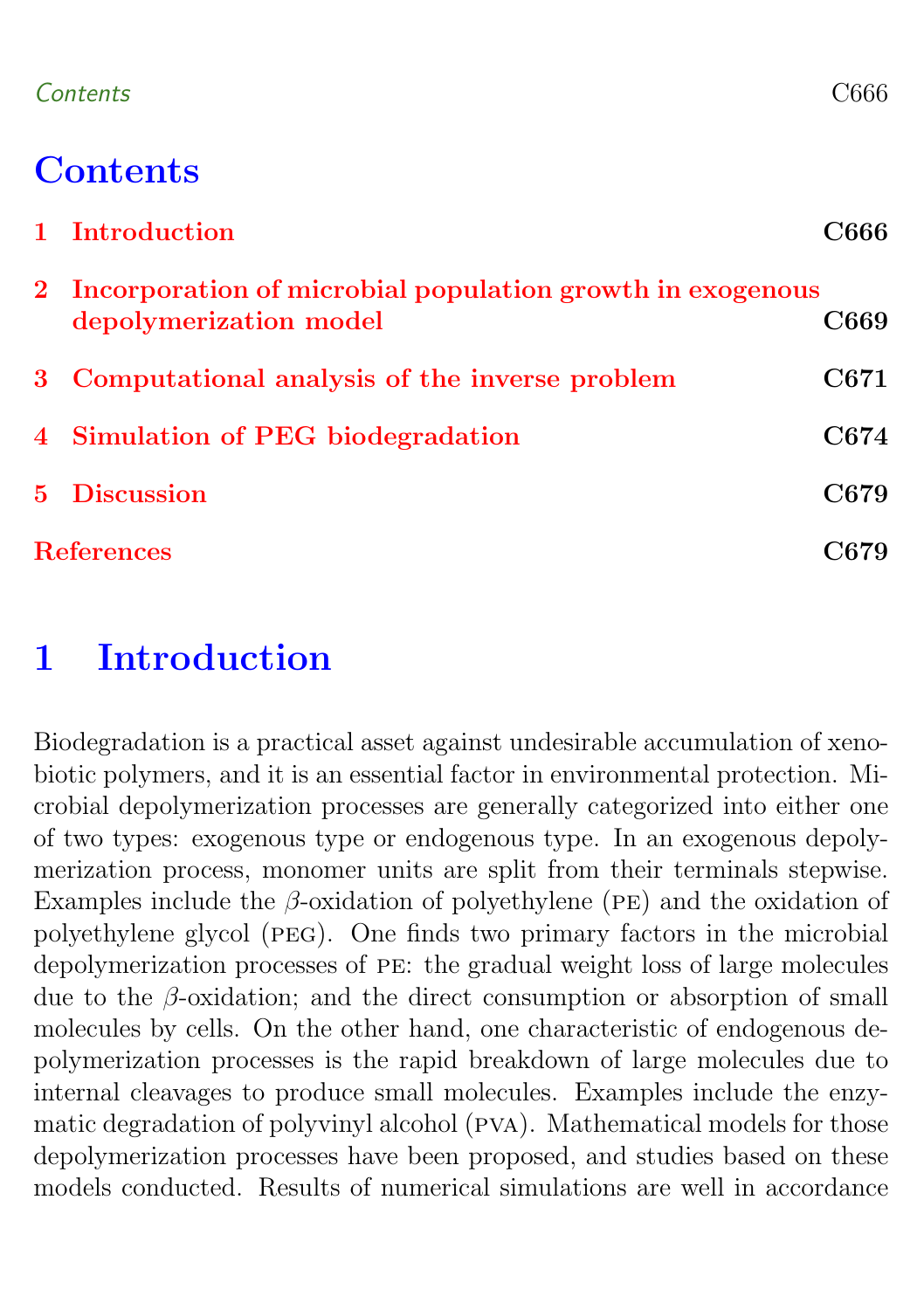#### <span id="page-2-1"></span>1 Introduction C667

with experimental data [\[1,](#page-14-2) [2,](#page-14-3) [7,](#page-15-0) [8,](#page-15-1) [9,](#page-15-2) [10,](#page-15-3) [11,](#page-15-4) [13,](#page-16-0) [14,](#page-16-1) [15\]](#page-16-2).

Here the analytical and numerical study of exogenous depolymerization processes is extended to cover the biodegradation of peg. peg is one of the polyethers whose chemical structures are represented by the expression  $HO(R-O)<sub>n</sub>H$ : for three examples, PEG is  $R = CH<sub>2</sub>CH<sub>2</sub>$ ; polypropylene glycol (PPG) is R =  $CH_3CHCH_2$ ; and polytetramethylene glycol (PTMG) is R =  $(\text{CH}_2)_4$  [\[3\]](#page-14-4). Polyethers are utilized as constituents in a number of products including lubricants, antifreeze agents, inks, and cosmetics. Polyethers are either water soluble or oily liquid, and are eventually discharged into the environment through sewage. peg is produced in the largest quantity among polyethers, and its major part is consumed in the production of nonionic surfactants.

<span id="page-2-0"></span>peg is depolymerized exogenously by liberating  $C_2$  compounds, either aerobically or anaerobically [\[4,](#page-15-5) [5,](#page-15-6) [12\]](#page-16-3). High performance liquid chromatography (hplc) patterns were analyzed to obtain the initial weight distribution of peg with respect to the molecular weight, and its weight distribution after the cultivation of a microbial consortium E1. Figure [1](#page-3-0) shows the results of the hplc analysis. The biodegradability of peg is studied by introducing the weight distribution into the mathematical analysis. We formulate an inverse problem as opposed to an initial value problem to determine the degradation rate for which the solution of the initial value problem satisfies not only the initial weight distribution but also the weight distribution after cultivation. We present a numerical solution of the inverse problem. We also present a result of numerical simulation for the transition of the weight distribution. In previous studies, the degradation rate was assumed to be independent of time [\[11,](#page-15-4) [13,](#page-16-0) [14\]](#page-16-1). Here a time dependent degradation rate is considered.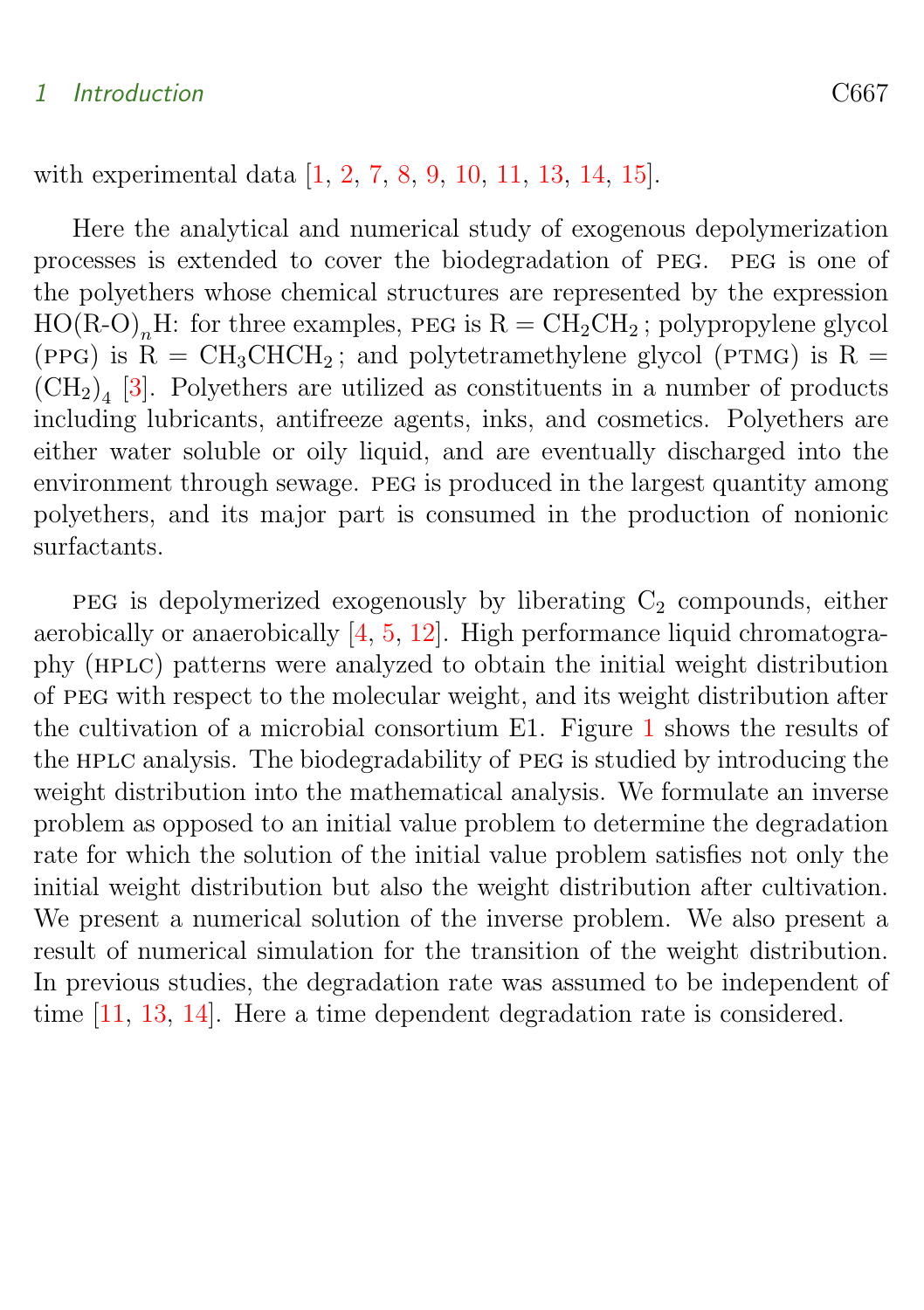

<span id="page-3-0"></span>FIGURE 1: Weight distribution of PEG before and after cultivation of a microbial consortium E1 for one day and three days.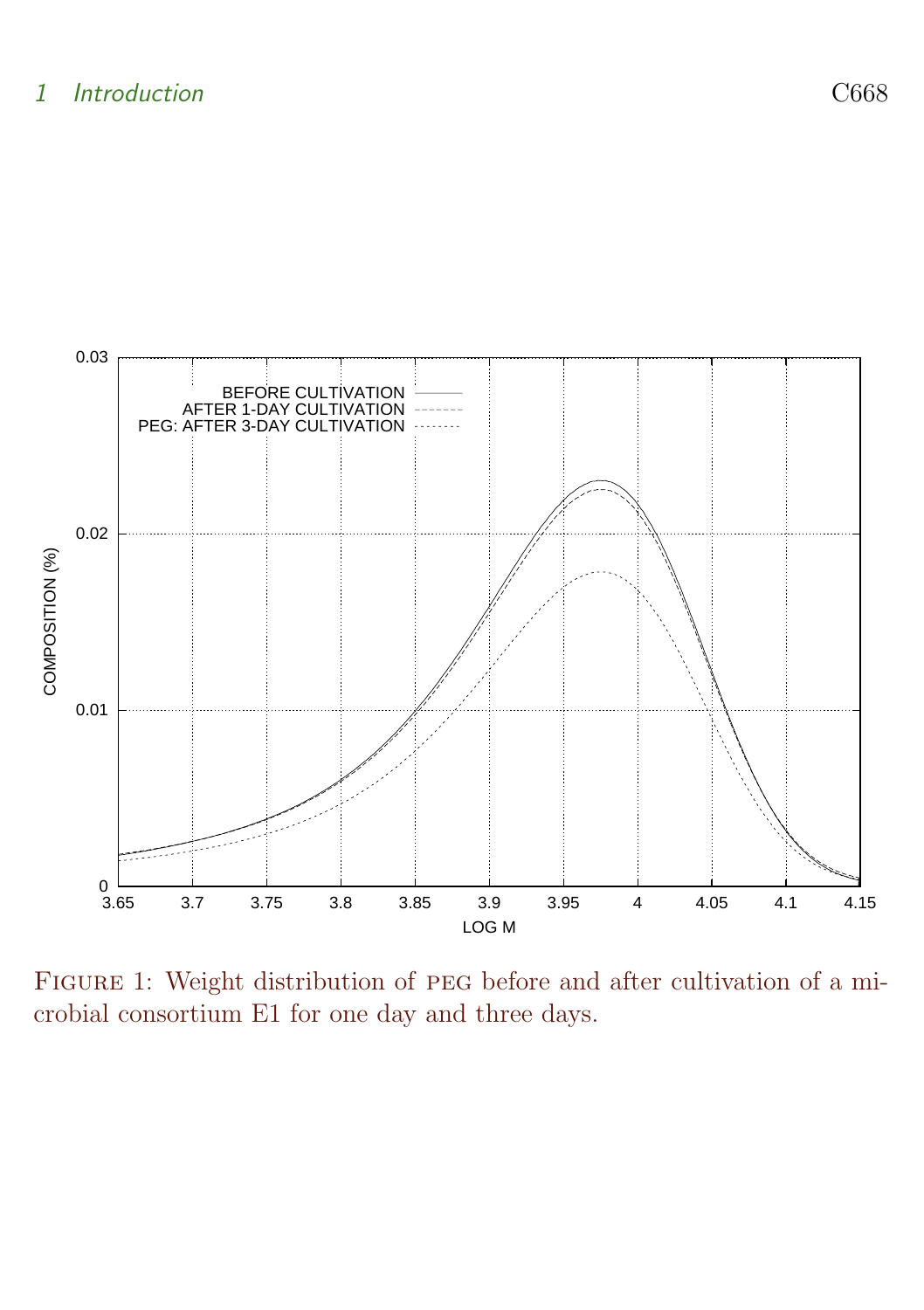### <span id="page-4-1"></span>2 Incorporation of microbial population growth in exogenous depolymerization model

The pe biodegradation model is based on two essential factors: the gradual weight loss of large molecules due to the terminal separation ( $\beta$ -oxidation); and the direct consumption of small molecules by cells. These assumptions lead to the pe biodegradation model [\[1,](#page-14-2) [2,](#page-14-3) [9\]](#page-15-2):

<span id="page-4-0"></span>
$$
\frac{dx}{dt} = -\alpha \left( M \right) x + \beta \left( M + L \right) \frac{M}{M + L} y, \tag{1}
$$

where  $\alpha(M) = \rho(M) + \beta(M)$ . Here t and M represent the time and the molecular weight respectively. We call a pe molecule with molecular weight M a M-molecule. Then  $x = w(t, M)$  represents the total weight of M-molecule present at time  $t$ . The parameter  $L$  represents the amount of the weight loss due to the β-oxidation. The variable  $y = w(t, M + L)$  so that y is the total weight of  $(M + L)$ -molecules present at time t. The function  $\rho(M)$  represents the direct consumption rate, and the function  $\beta(M)$ represents the rate of the weight conversion from the class of M-molecules to the class of  $(M - L)$ -molecules due to the  $\beta$ -oxidation. The left-hand side of equation [\(1\)](#page-4-0) represents the rate of change in the total weight of M-molecules. The first term on the right-hand side of equation [\(1\)](#page-4-0) represents the amount lost by the direct consumption and the  $\beta$ -oxidation in the total weight of Mmolecules per unit time, and the second term represents the amount gained by the  $\beta$ -oxidation of  $(M + L)$ -molecules per unit time.

The weight distribution of pe with respect to the molecular weight before and after cultivation of fungus Aspergillus sp. ak-3 for three weeks was introduced into analysis to determine the biodegradation rates. Using the degradation rates, the weight distribution after five weeks of cultivation was simulated, and the numerical result seemed acceptable in comparison with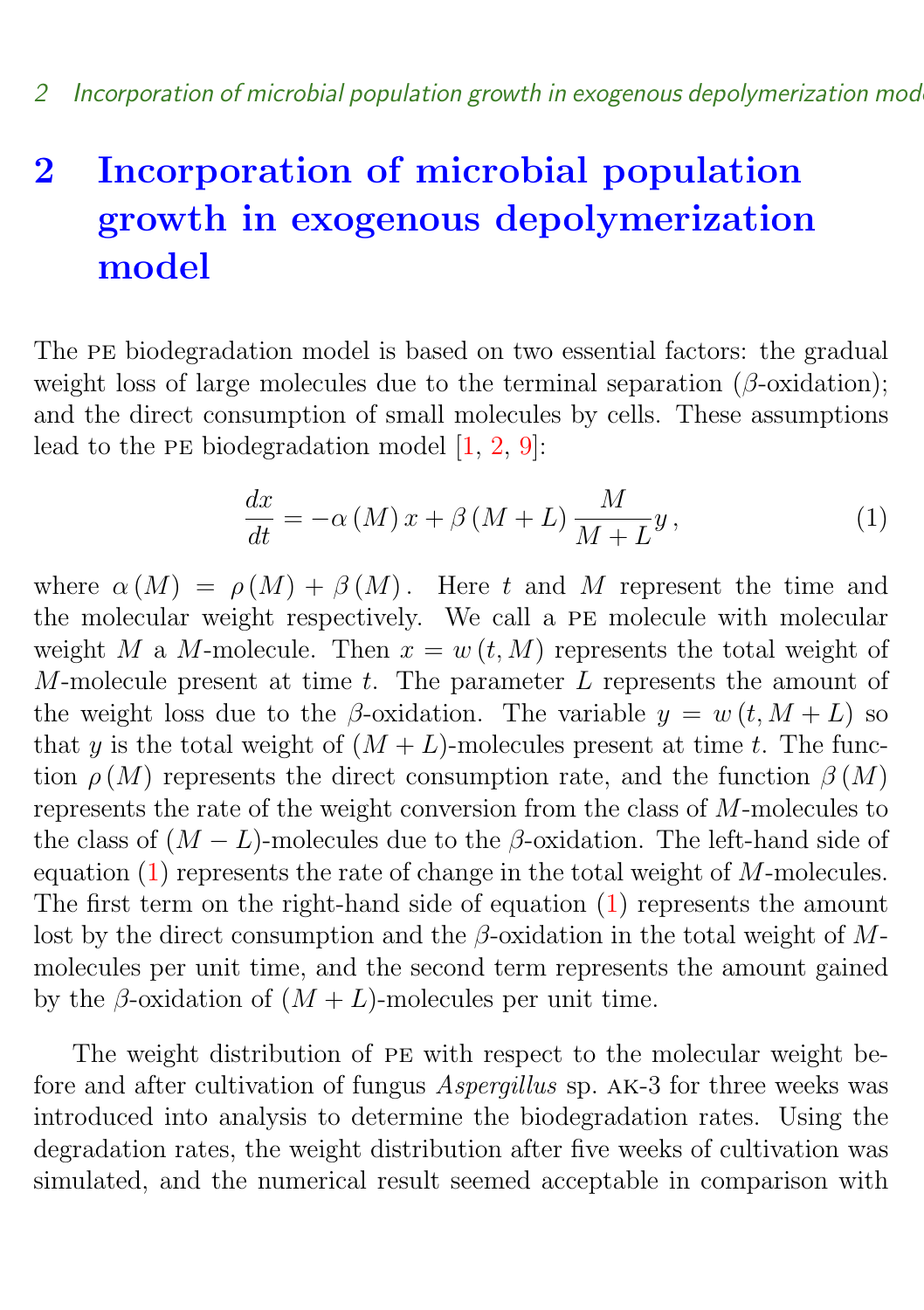the experimental result. The model was adequate to pe biodegradation because the degradation rates were allowed to be assumed constant. The reduction rates of total weight over the first three weeks and five weeks were approximately 11.6% and 18.2%, which shows that the reduction rate was proportional to the cultivation time. For the weight distribution shown in Figure [1,](#page-3-0) the reduction rates of total weight over the first one day and five days were approximately 1.7% and 22.2%, which shows that the total weight reduced faster after one day of cultivation. The foregoing discussion suggests that the period for microbial population to reach the steady state was negligible in weeks of cultivation of *Aspergillus* sp. AK-3 on PE, and that it was allowed to be assumed constant. It also suggests that the microbial population was still in a developing stage in days of cultivation of microbial consortium E1 on peg.

The mathematical model  $(1)$  was originally developed for the PE biodegradation, but it can also be viewed as a general biodegradation model involving exogenous depolymerization processes. In the exogenous depolymerization of peg, a peg molecule is first oxidized at its terminal, and then an ether bond is split. It follows that  $L = 44$  (CH<sub>2</sub>CH<sub>2</sub>O) in the exogenous depolymerization of peg. It is appropriate for the depolymerization processes over the period after the microbial population reaches the steady state. It has been suggested that the microbial population should be taken into consideration for the period before the microbial population reaches the steady state. The dependence of biodegradability on time was due to the growth of microbial population whose effects on peg molecules should be uniform regardless of molecular sizes. Then the degradation rate should be proportional to the microbial population, and the model should take the form

<span id="page-5-0"></span>
$$
\frac{dx}{dt} = -\beta(t, M)x + \beta(t, M + L)\frac{M}{M + L}y,\tag{2}
$$

where

$$
\beta(t, M) = \phi(t) \psi(M) .
$$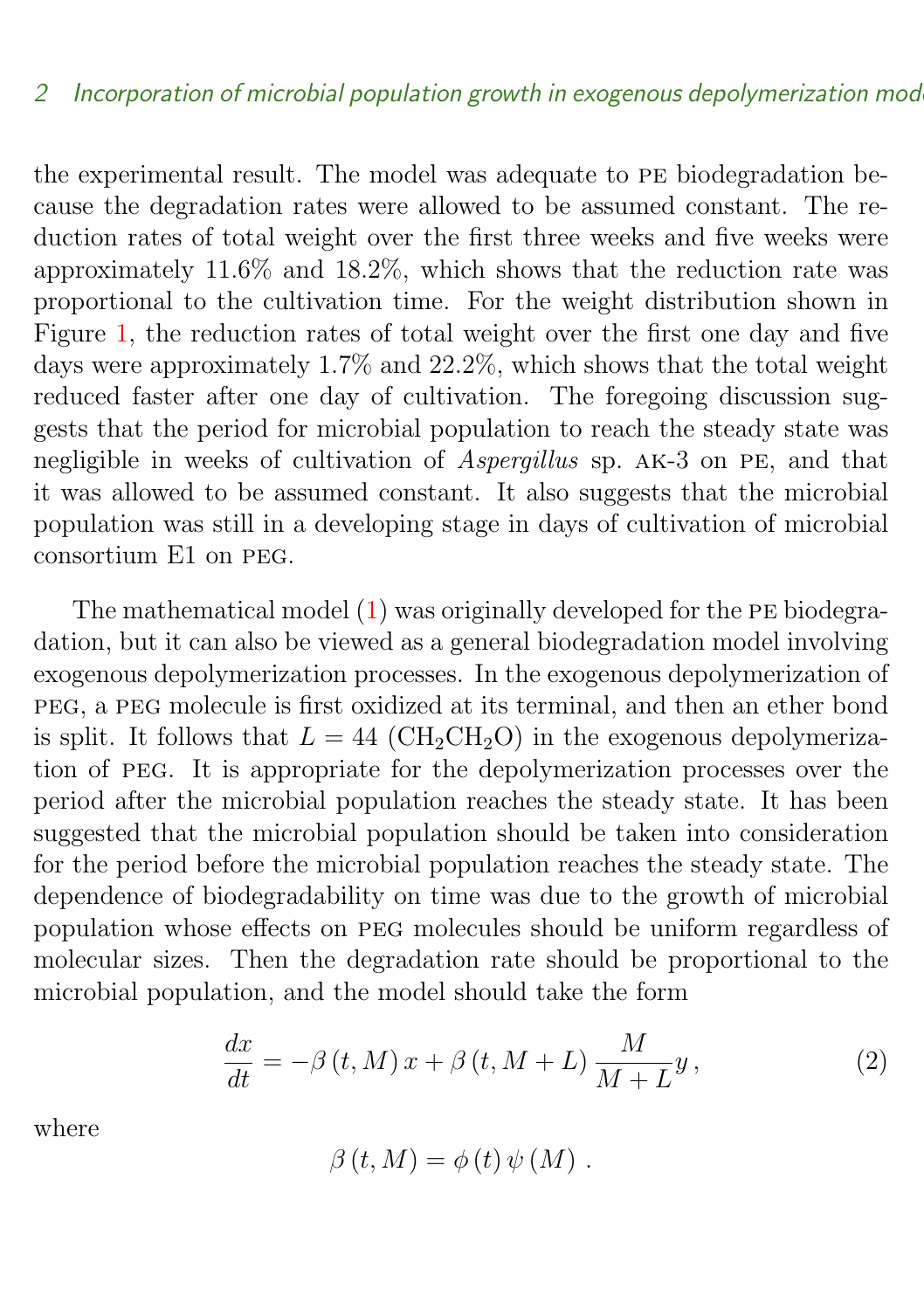#### 3 Computational analysis of the inverse problem C671

The solution  $x = w(t, M)$  of [\(2\)](#page-5-0) is associated with the initial condition

<span id="page-6-1"></span>
$$
w(0,M) = f(M), \qquad (3)
$$

where  $f(M)$  is some prescribed function that represents the initial weight distribution. Given the the degradation rate  $\beta(t, M)$ , the differential equation [\(2\)](#page-5-0) and the initial condition [\(3\)](#page-6-1) form an initial value problem to find the unknown function  $w(t, M)$ . On the other hand, given the initial condition [\(3\)](#page-6-1) and an additional condition

<span id="page-6-2"></span>
$$
w(T, M) = g(M) \t\t(4)
$$

for some  $T > 0$ , an inverse problem is formulated to determine the degradation rate  $\beta(t, M)$  for which the solution w  $(t, M)$  of the initial value problem [\(2\)](#page-5-0) and [\(3\)](#page-6-1) also satisfies the final condition [\(4\)](#page-6-2).

### <span id="page-6-0"></span>3 Computational analysis of the inverse problem

The solution  $x = w(t, M)$  of the initial value problem [\(2\)](#page-5-0), [\(3\)](#page-6-1) is

$$
w(t, M) = e^{-\xi(t)\psi(M)} \left\{ f(M) + \frac{M\psi(M+L)}{M+L} \int_0^t p(M, \psi(M), s) \ ds \right\},
$$

where

$$
p(M, \eta, s) = e^{\xi(s)\eta} \phi(s) w(s, M + L) .
$$

The condition [\(4\)](#page-6-2) leads to

$$
g(M) = e^{-\xi(T)\psi(M)} \left\{ f(M) + \frac{M\psi(M+L)}{M+L} \int_0^T p(M,\psi(M),s) \ ds \right\},\,
$$

and  $\eta = \psi(M)$  is a solution of the equation

$$
\Phi(\eta) = 0, \tag{5}
$$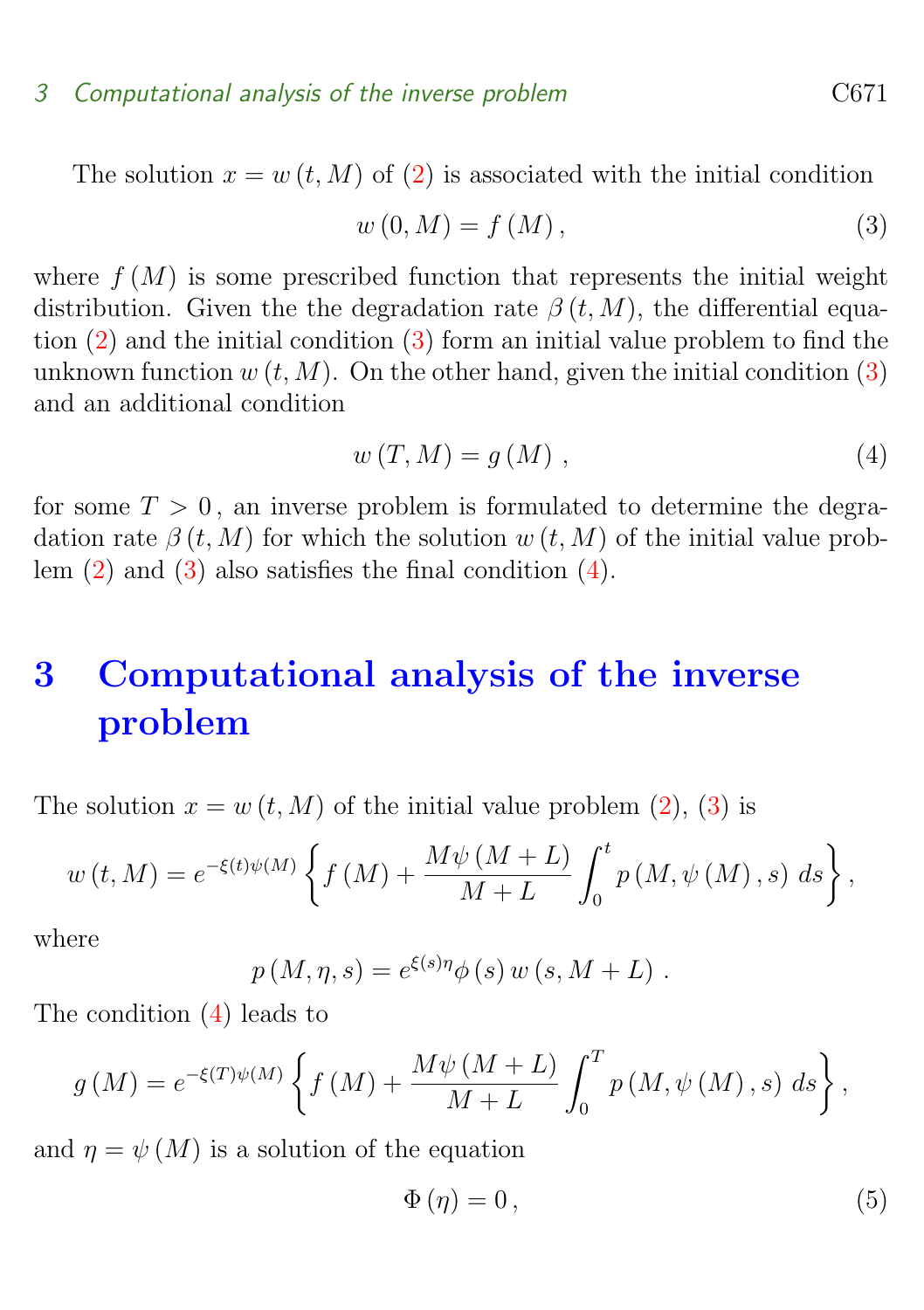where

$$
\Phi(\eta) = e^{-\xi(T)\eta} \left\{ f(M) + \frac{M\psi(M+L)}{M+L} \int_0^T p(M,\eta,s) \, ds \right\} - g(M). \tag{6}
$$

It follows that

$$
\Phi'(\eta) = -e^{-\xi(T)\eta} \left\{ \xi(T) f(M) + \frac{M\psi(M+L)}{M+L} \int_0^T q(M,\eta,s) \, ds \right\}, \tag{7}
$$

where

$$
q(M, \eta, s) = [\xi(T) - \xi(s)] p(M, \eta, s).
$$

In order to solve the inverse problem numerically, the interval  $[a, b]$  is covered with the intervals of length L:  $[a + iL, a + (i + 1) L], i = 0, \ldots, l -$ 1, extending the definition of  $f(M)$  and  $g(M)$  if necessary. The positive integer l satisfies the condition

$$
\frac{b-a}{L} \le l < \frac{b-a}{L} + 1 \, .
$$

Set

$$
M_{i,j} = a + iL + j\delta M, \quad i = 0, 1, ..., l - 1, \quad j = 0, 1, ..., m \quad \left(\delta M = \frac{L}{m}\right),
$$

where m is a positive integer. Denote by  $\psi_{i,j}$  approximate values of  $\psi(M_{i,j})$ . Set

$$
t_k = k\delta t, \quad k = 0, 1, 2, \dots, n \quad \left(\delta t = \frac{T}{n}\right),
$$

where *n* is a positive integer. Denote by  $w_{i,j,k}$  approximate values of  $w(t_k, M_{i,j})$ . Given  $w_{i+1,j,k}, j = m-1, m-2, \ldots, 0, k = 0, 1, \ldots, n$ , and  $\psi_{i+1,j}, j =$  $m-1, m-2, \ldots, 0, \eta = \psi_{i,j}$  is a solution of the equation

<span id="page-7-0"></span>
$$
\Phi_{i,j}\left(\eta\right) = 0\,,\tag{8}
$$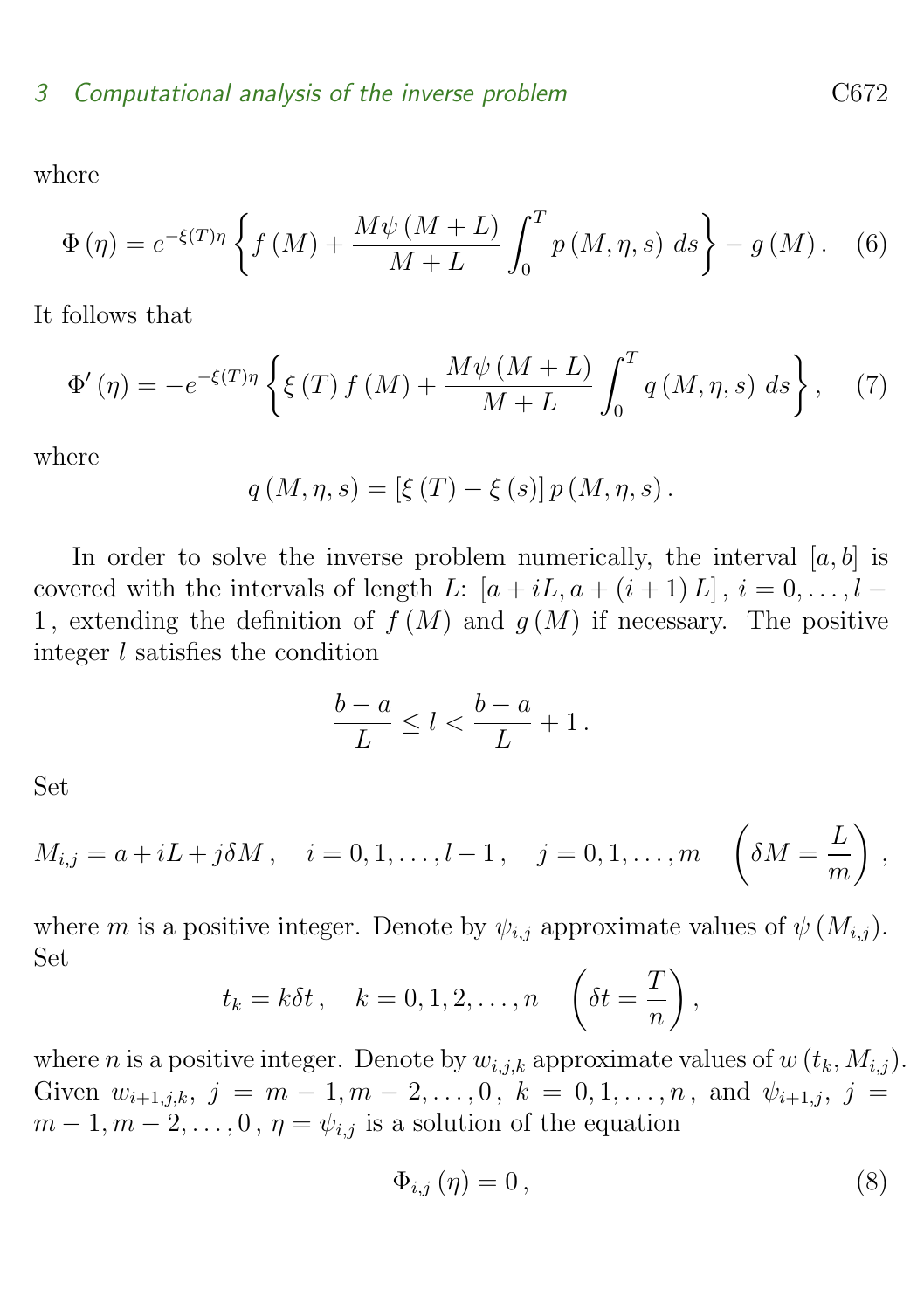<span id="page-8-0"></span>where

$$
\Phi_{i,j}(\eta) = e^{-\xi(T)\eta} \left( f_{i,j} + \frac{\delta t \psi_{i+1,j} M_{i,j}}{2M_{i+1,j}} \sum_{k=1}^n r_{i,j,k}(\eta) \right) - g_{i,j},
$$

where

$$
r_{i,j,k}(\eta) = e^{\xi(t_{k-1})\eta} \phi(t_{k-1}) w_{i+1,j,k-1} + e^{\xi(t_k)\eta} \phi(t_k) w_{i+1,j,k},
$$

and  $f_{i,j} = f(M_{i,j})$ ,  $q_{i,j} = q(M_{i,j})$ .

The numerical process is started at  $i = l - 1$  setting appropriate values of  $w_{i,j,k}, j = 0,1,...,m-1, k = 0,1,...,n$ , and marched backward:  $i =$  $l-1, l-2, \ldots, 0$ . At each step, a numerical solution  $\eta = \alpha_{i,j}$  of  $(8)$  is obtained by Newton's method for  $j = m - 1, m - 2, \ldots, 0$ . Once an approximate solution  $\eta = \alpha_{i,j}$  of the equation [\(8\)](#page-7-0) is found, approximate values  $w_{i,j,k}$  of  $w(t_k, M_{i,j})$  are

$$
w_{i,j,k} = e^{-\xi(t_k)\eta} \left( f_{i,j} + \frac{\delta t \,\beta_{i+1,j} M_{i,j}}{2M_{i+1,j}} \sum_{l=1}^k r_{i,j,l}(\eta) \right),
$$

with  $\eta = \alpha_{i,j}$  for  $k = 0, 1, \ldots, n$ .

Suppose that  $N(t)$  is the population of a species at time t and assume that  $N$  is a solution of

$$
\frac{dN}{dt} = rN\left(1 - \frac{N}{K}\right),\,
$$

where  $r$  and  $N$  are positive constants, which models a self-limiting process called logistic growth in a population [\[16\]](#page-16-4). The solution of the equation, which satisfies the initial condition  $N(0) = N_0$ , is

$$
N(t) = \frac{N_0 K e^{rt}}{K + N_0 (e^{rt} - 1)}.
$$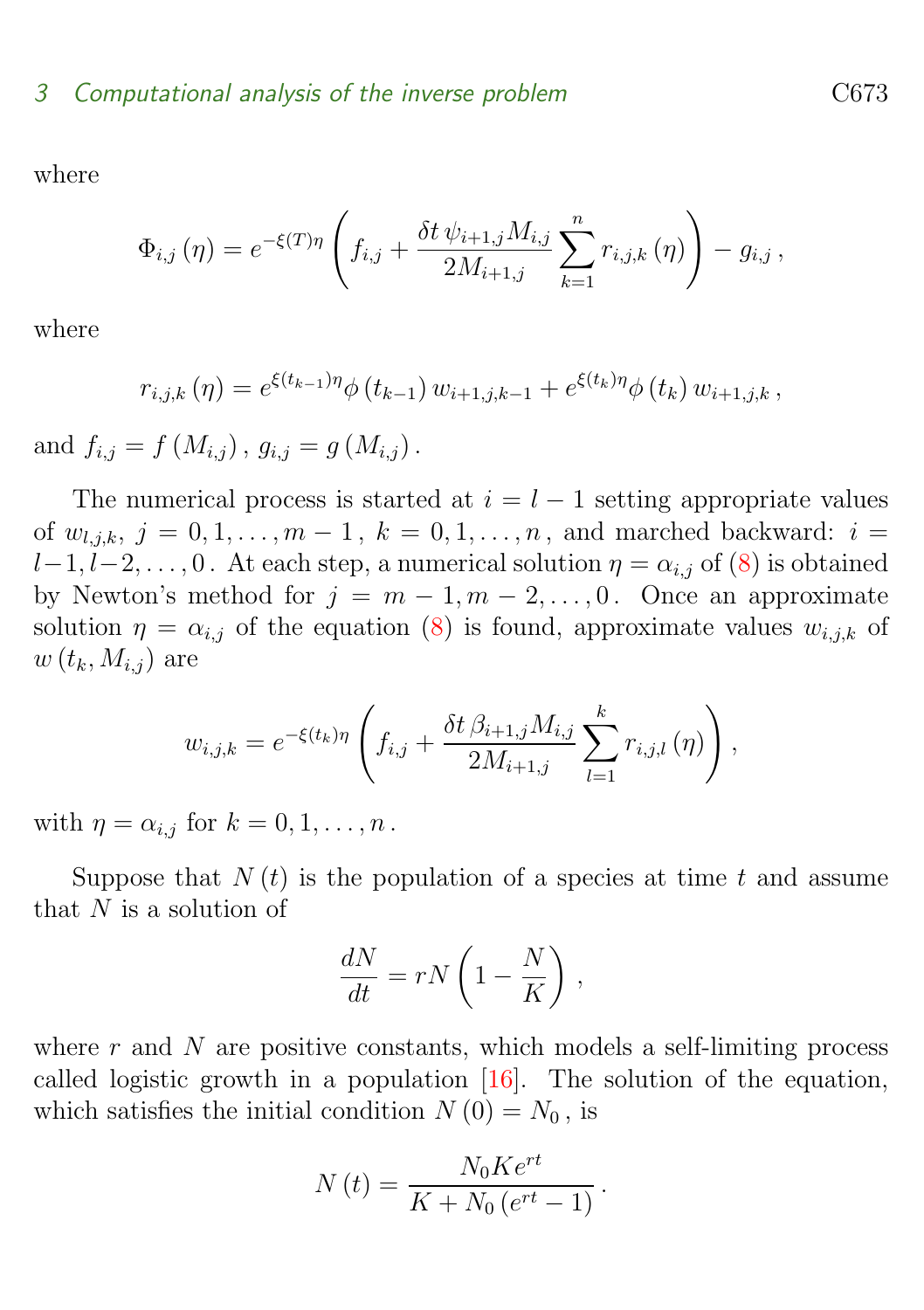#### <span id="page-9-1"></span>4 Simulation of PEG biodegradation contracts control control control control control control control control control control control control control control control control control control control control control control c

The time factor  $\phi(t)$  of the degradation rate is assumed to be proportional to the microbial population. Letting  $c = K-1$  and assuming that  $\phi(0) = 1$ , the following expression for  $\phi(t)$  is obtained from the solution of the equation:

$$
\phi(t) = \frac{1+c}{1+ce^{-rt}},
$$

where  $c$  and  $r$  are positive constants. It follows that

$$
\xi(t) = \int_0^t \phi(s) \ ds = \frac{1+c}{r} \log \left( \frac{1+ce^{-rt}}{(1+c) e^{-rt}} \right).
$$

The inverse problem was solved numerically using this function  $\phi(t)$  for  $r =$ 0.001 and  $c = 1000$  setting  $a = 10^{3.63} \approx 4266$ ,  $b = 10^{4.15} \approx 14125$ ,  $L = 44$ ,  $m = 10$ ,  $l = 225$ , and  $n = 1200$ . Approximate values of  $\psi(M)$  were obtained numerically based on the data shown in Figure [1](#page-3-0) using the HPLC data before and after cultivation of a microbial consortium E1 for three days. Figure [2](#page-10-0) shows the numerical result.

### <span id="page-9-0"></span>4 Simulation of PEG biodegradation

In the process of evaluating the exogenous degradation rate, the approximate values  $w_{i,j,k}$  of  $w(t, M)$  at  $t = t_k$  and  $M = M_{i,j}$  are also evaluated. On the other hand, once the approximate values of the total consumption rates and the  $\beta$  oxidation rates are given, the initial value problem [\(1\)](#page-4-0) and [\(3\)](#page-6-1) can be solved directly to see how well the numerical results and the experimental results agree. Here the initial value problem was solved numerically with techniques developed previously [\[2,](#page-14-3) [9,](#page-15-2) [10\]](#page-15-3).

Choose a positive integer  $N$  and set

$$
M_i = a + i\Delta M, \quad i = 0, 1, 2, \dots, N \quad \left(\Delta M = \frac{b-a}{N}\right).
$$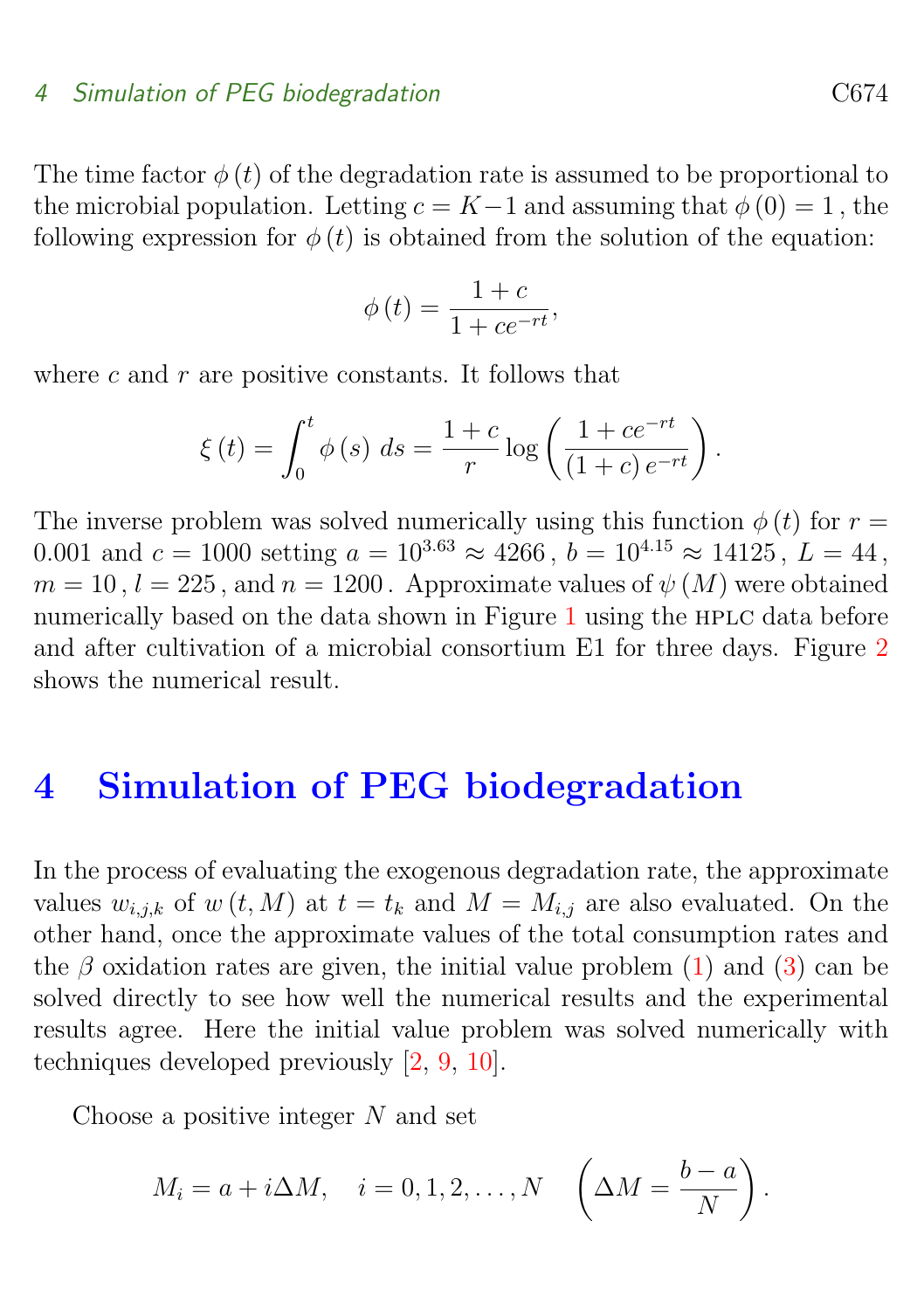

<span id="page-10-0"></span>FIGURE 2: Approximate values of  $\psi(M)$  based on the HPLC data before and after cultivation of a microbial consortium E1 for three days.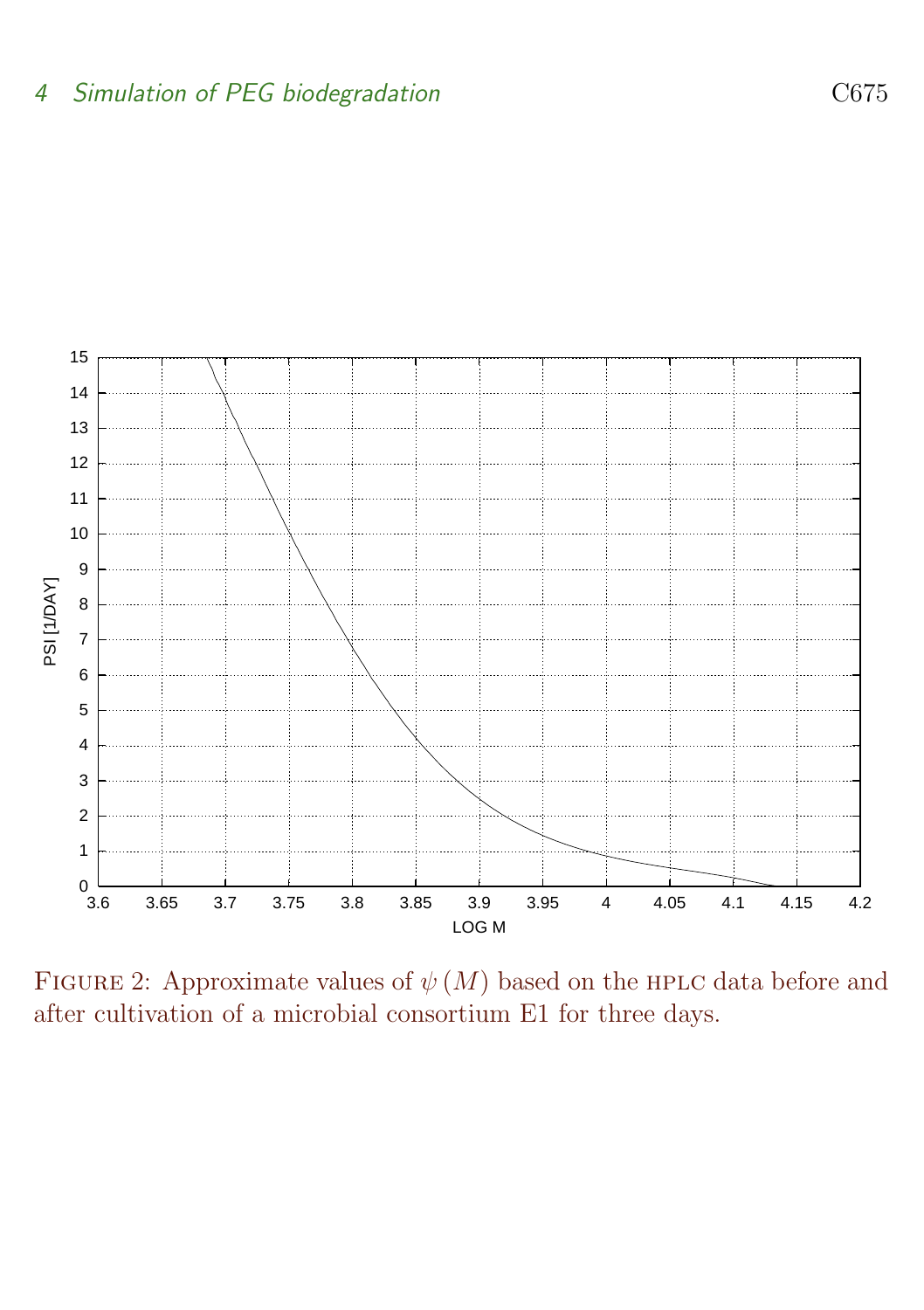#### 4 Simulation of PEG biodegradation C676

An approximate solution of the differential equation [\(1\)](#page-4-0) at  $M = M_i$  is denoted by  $w_i = w_i(t)$   $i = 0, 1, 2, ..., N$ . There is a non-negative integer K and a constant R such that  $L = K\Delta M + R$ ,  $0 \le R \le \Delta M$ , and such that the inequalities

$$
M_{i+K} \le M_i + L < M_{i+K+1}
$$

hold. Then approximate values of  $w(t, M_i + L)$  and  $\beta(M_i + L)$  are obtained using

$$
w(t, M_i + L) \approx \left(1 - \frac{R}{\Delta M}\right) w(t, M_{i+K}) + \frac{R}{\Delta M} w(t, M_{i+K+1}),
$$
  
\n
$$
\beta(t, M_i + L) = \phi(t) \psi(M_i + L)
$$
  
\n
$$
\approx \phi(t) \left\{ \left(1 - \frac{R}{\Delta M}\right) \psi(M_{i+K}) + \frac{R}{\Delta M} \psi(M_{i+K+1}) \right\}.
$$

Substituting these expressions in the differential equation [\(2\)](#page-5-0) and setting  $M = M_i$ , we obtain the linear system

<span id="page-11-0"></span>
$$
\frac{dw_i}{dt} = \phi(t) \left( -\alpha_i w_i + \beta_i w_{i+K} + \gamma_i w_{i+K+1} \right), \quad i = 0, 1, 2, \dots, N. \tag{9}
$$

Here the coefficients

$$
\alpha_i = \psi(M_i), \quad \beta_i = \sigma_i \frac{M_i}{M_i + L} \left( 1 - \frac{R}{\Delta M} \right), \quad \gamma_i = \sigma_i \frac{M_i}{M_i + L} \cdot \frac{R}{\Delta M},
$$

$$
\sigma_i = \left( 1 - \frac{R}{\Delta M} \right) \psi(M_{i+K}) + \frac{R}{\Delta M} \psi(M_{i+K+1}).
$$

Approximate values of the degradation rates  $\psi(M_i)$  are obtained from the numerical solution of the inverse problem by linear approximation.

For all sufficiently large  $M$ , the oxidation rate becomes zero. In particular, we assume that the last two terms on the right-hand side of the equation [\(9\)](#page-11-0) are absent when  $i + K$  exceeds N, so that the system [\(9\)](#page-11-0) becomes a closed system to be solved for unknown functions  $w_i = w_i(t)$ ,  $i = 0, 1, 2, ..., N$ . In view of the condition  $(3)$ , these functions are subject to the initial condition

<span id="page-11-1"></span>
$$
w_i(0) = f_i = f(M_i) . \t\t(10)
$$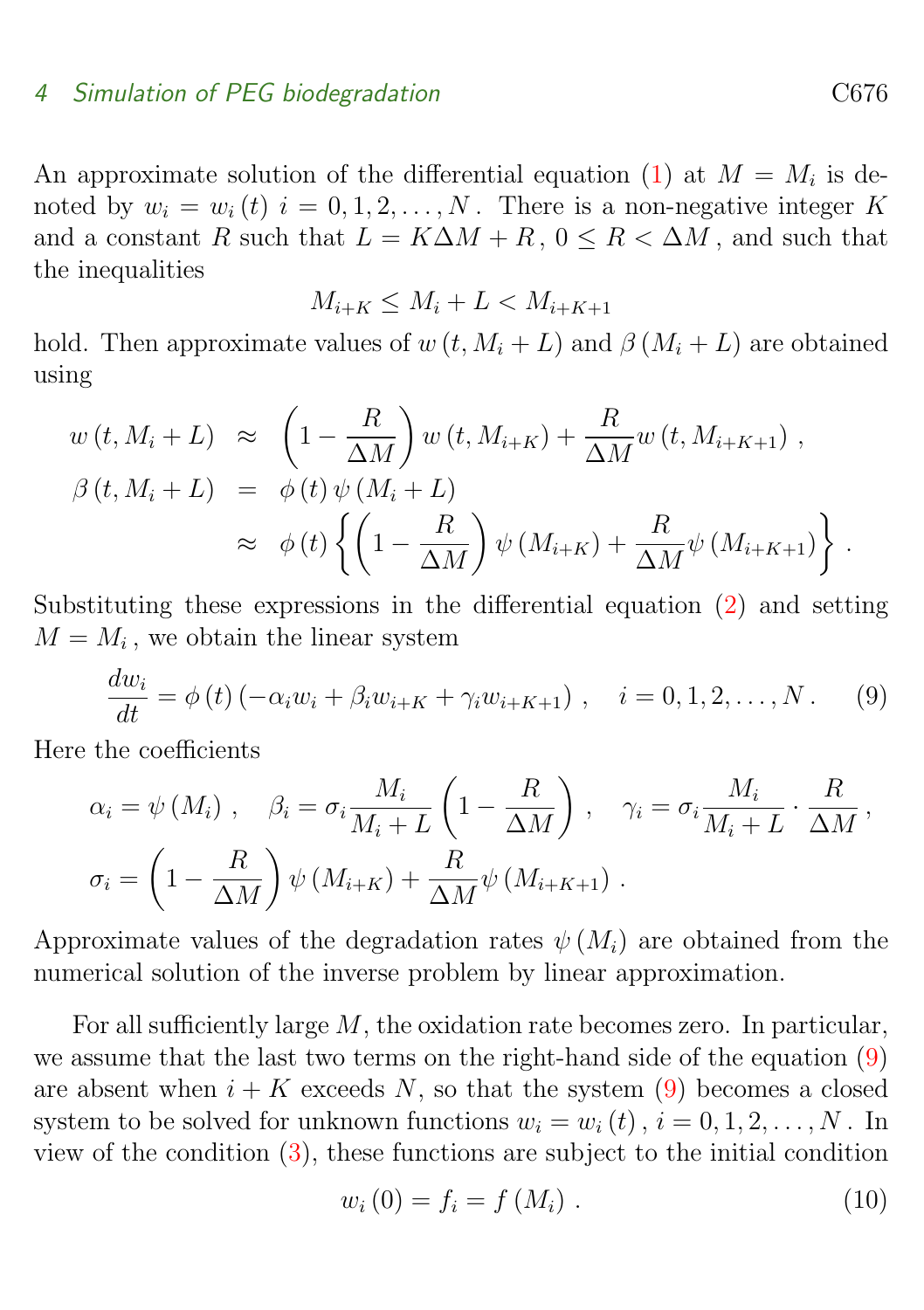<span id="page-12-1"></span>

<span id="page-12-0"></span>FIGURE 3: Transition of the Weight distribution of PEG during three day cultivation of the microbial consortium E1.

Given the initial weight distribution shown in Figure [1](#page-3-0) and the corresponding degradation rate shown in Figure [2,](#page-10-0) the initial value problem  $(9)$  and  $(10)$ was solved numerically implementing the fourth order Adams–Bashforth– Moulton predictor-corrector in pece mode in conjunction with the Runge– Kutta method to generate approximate solutions in the first three steps [\[6\]](#page-15-7) by using  $N = 10000$ , and a time interval  $\Delta t = 0.0025$ . Figure [3](#page-12-0) shows the numerical result. It shows the transition of the weight distribution during cultivation of the microbial consortium E1 for three days. Figure [4](#page-13-0) shows the numerical result and the experimental results for the weight distribution after one day cultivation of the microbial consortium E1.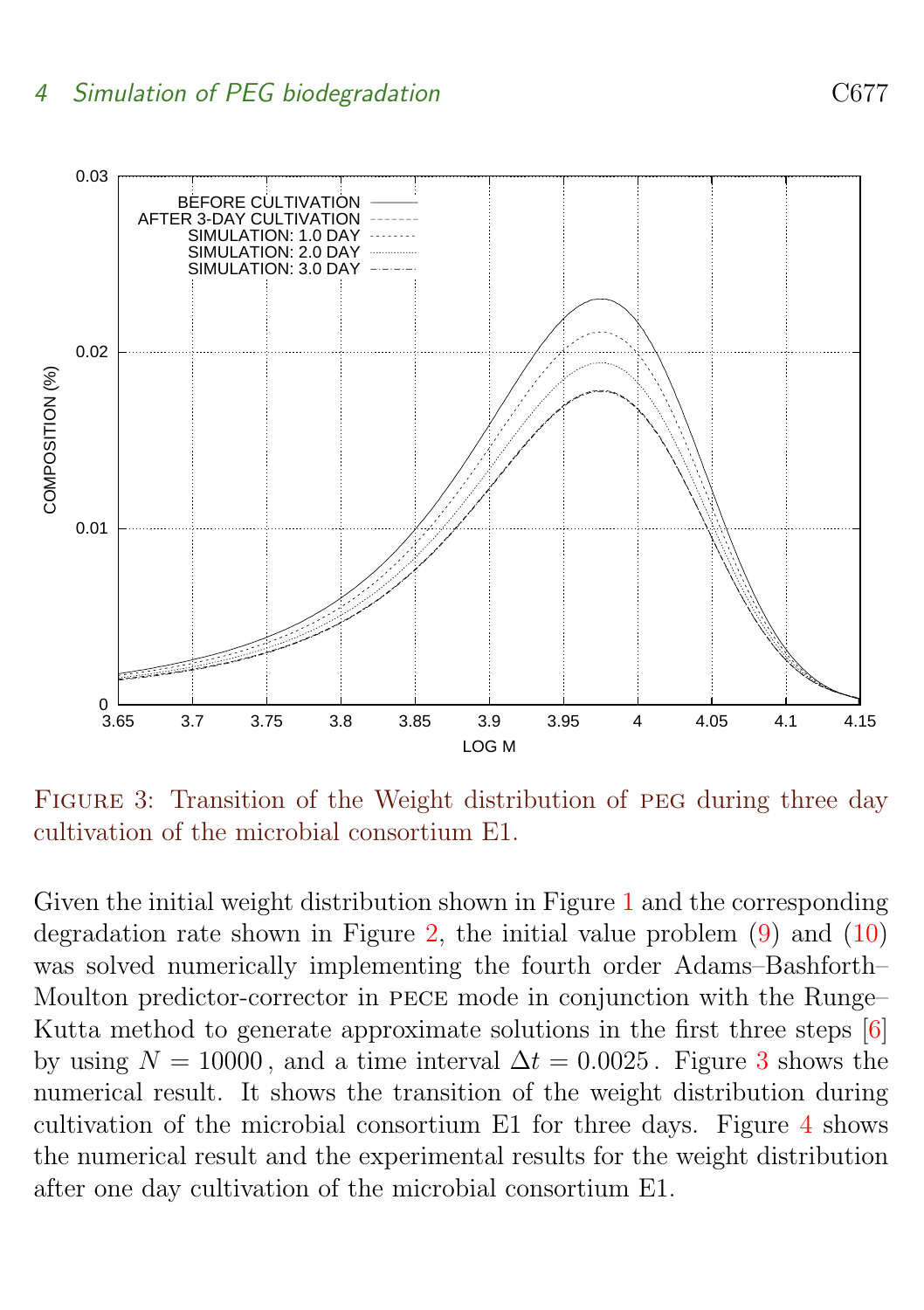

<span id="page-13-0"></span>Figure 4: Transition of the Weight distribution of PEG during one day cultivation of the microbial consortium E1.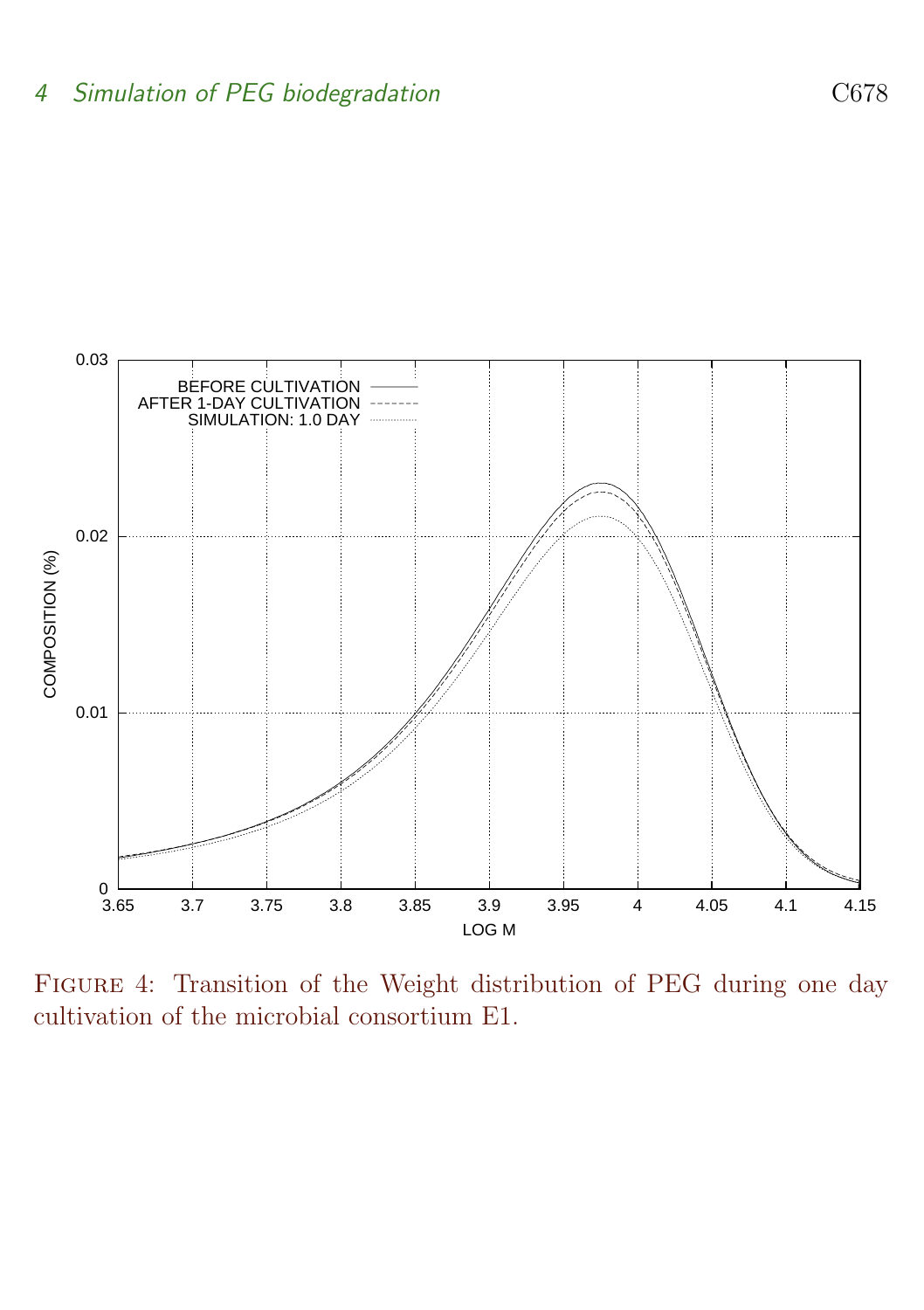### <span id="page-14-1"></span>5 Discussion

The time dependent degradation rate has been considered in the mathematical modeling of the biodegradation of exogenous type. It is possible to solve the inverse problem numerically to obtain the time dependent degradation rate introducing the experimental data into the analysis. The transition of the weight distribution can be simulated with the time dependent degradation rate.

Acknowledgements: The authors thank Ms Y. Shimizu (Research Institute for Bioresources, Okayama University) for her technical support. This work was supported in part by a JSPS (MEXT) Grant-in-Aid for Scientific Research (C) (16540106).

## References

- <span id="page-14-2"></span><span id="page-14-0"></span>[1] Fusako Kawai, Masaji Watanabe, Masaru Shibata, Shigeo Yokoyama, Yasuhiro Sudate, Experimental analysis and numerical simulation for biodegradability of polyethylene, Polymer Degradation and Stability 76 (2002) 129–135. [doi:10.1016/S0141-3910\(02\)00006-X](http://dx.doi.org/10.1016/S0141-3910(02)00006-X) [C667,](#page-2-1) [C669](#page-4-1)
- <span id="page-14-3"></span>[2] Masaji Watanabe, Fusako Kawai, Masaru Shibata, Shigeo Yokoyama, Yasuhiro Sudate, Computational method for analysis of polyethylene biodegradation, Journal of Computational and Applied Mathematics, Volume 161, Issue 1, 1 December 2003, 133–144. [doi:10.1016/S0377-0427\(03\)00551-X](http://dx.doi.org/10.1016/S0377-0427(03)00551-X) [C667,](#page-2-1) [C669,](#page-4-1) [C674](#page-9-1)
- <span id="page-14-4"></span>[3] Fusako Kawai, Biodegradability and chemical structure of polyethers, Kobunshi Ronbunshu,  $50(10)$ , 775–780 (1993) (in Japanese). [C667](#page-2-1)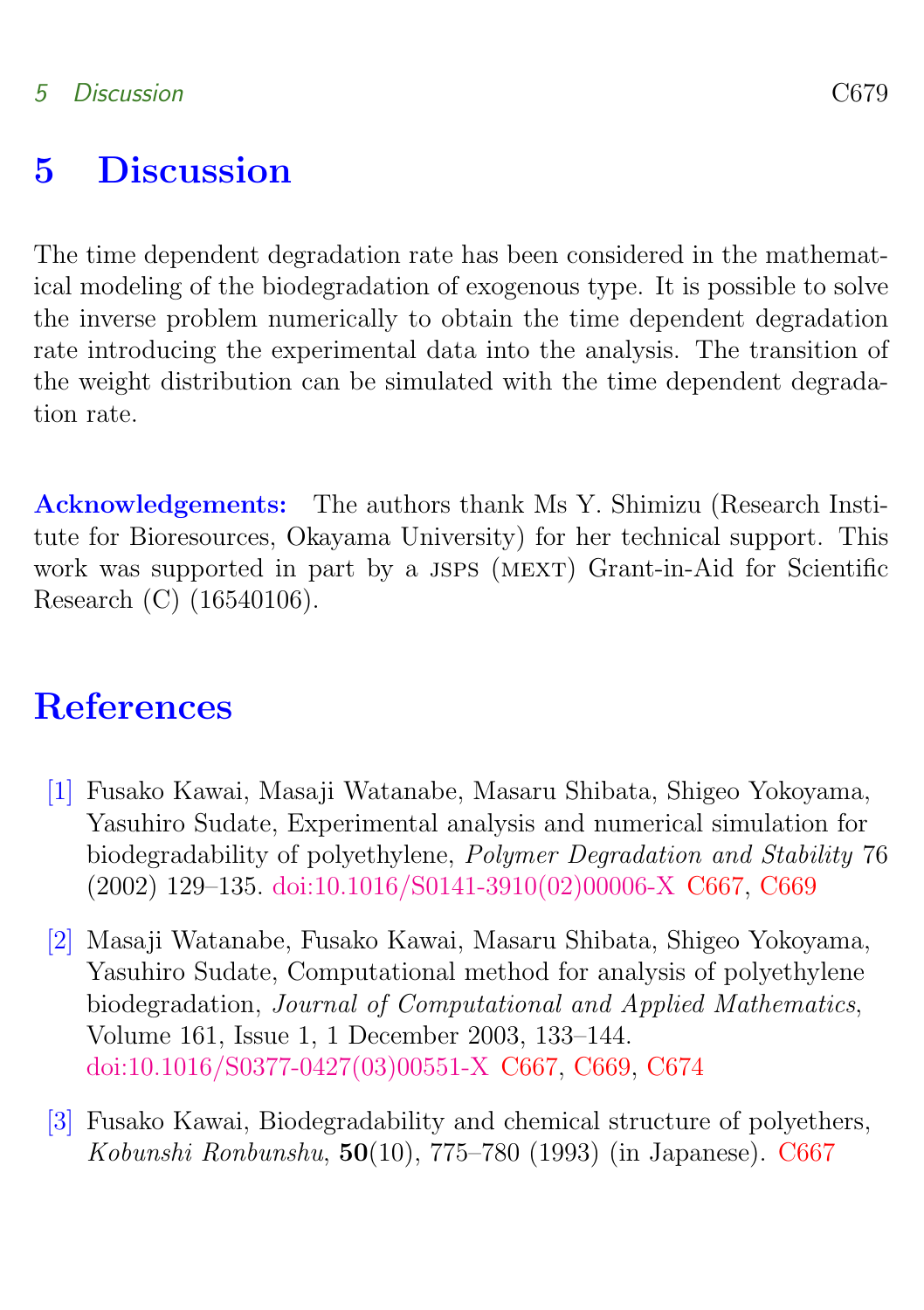### References C680

- <span id="page-15-5"></span>[4] Fusako Kawai, Breakdown of plastics and polymers by microorganisms, Advances in Biochemical Engineering/Biotechnology, Vol. 52, 151–194 (1995). [C667](#page-2-1)
- <span id="page-15-6"></span>[5] Fusako Kawai, Microbial degradation of polyethers, Applied Microbiology and Biotechnology (2002) 58:30–38. [doi:10.1007/s00253-001-0850-2](http://dx.doi.org/10.1007/s00253-001-0850-2) [C667](#page-2-1)
- <span id="page-15-7"></span>[6] J. D. Lambert, Computational Methods in Ordinary Differential Equations, John Wiley and Sons, Chichester, 1973. [C677](#page-12-1)
- <span id="page-15-0"></span>[7] Masaji Watanabe, Fusako Kawai, Numerical Simulation for Enzymatic Degradation of Poly (vinyl Alcohol), Polymer Degradation and Stability, Volume 81, Issue 3, 2003, 393–399. [doi:10.1016/S0141-3910\(03\)00122-8](http://dx.doi.org/10.1016/S0141-3910(03)00122-8) [C667](#page-2-1)
- <span id="page-15-1"></span>[8] Masaji Watanabe and Fusako Kawai, Analysis of polymeric biodegradability based on experimental results and numerical simulation, Environmental Research and Control (2003), 25, 25–32 (In Japanese). [C667](#page-2-1)
- <span id="page-15-2"></span>[9] Fusako Kawai, Masaji Watanabe, Masaru Shibata, Shigeo Yokoyama, Yasuhiro Sudate, Shizue Hayashi, Comparative study on biodegradability of polyethylene wax by bacteria and fungi, Polymer Degradation and Stability 86 (2004), 105–114. [doi:10.1016/j.polymdegradstab.2004.03.015](http://dx.doi.org/10.1016/j.polymdegradstab.2004.03.015) [C667,](#page-2-1) [C669,](#page-4-1) [C674](#page-9-1)
- <span id="page-15-3"></span>[10] Masaji Watanabe, Fusako Kawai, Masaru Shibata, Shigeo Yokoyama, Yasuhiro Sudate, Shizue Hayashi, Analytical and computational techniques for exogenous depolymerization of xenobiotic polymers, Mathematical Biosciences 192 (2004) 19–37. [doi:10.1016/j.mbs.2004.06.006](http://dx.doi.org/10.1016/j.mbs.2004.06.006) [C667,](#page-2-1) [C674](#page-9-1)
- <span id="page-15-4"></span>[11] Masaji Watanabe, Fusako Kawai, Analysis of biodegradability for polyethylene glycol via numerical simulation, Environmental Research and Control 26 (2004), 17–22 (in Japanese). [C667](#page-2-1)